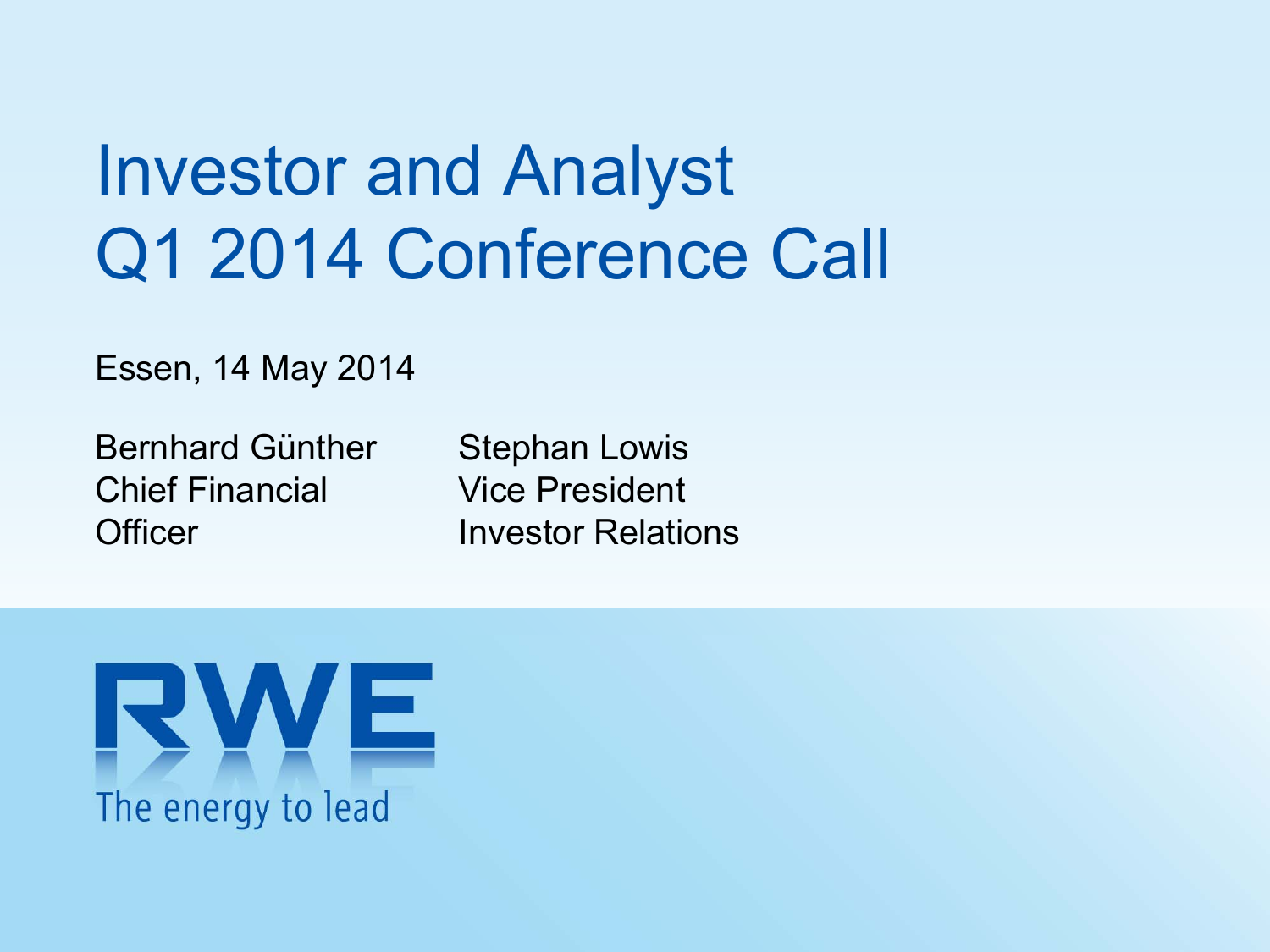#### Forward Looking Statement

This presentation contains certain forward-looking statements within the meaning of the US federal securities laws. Especially all of the following statements:

- > Projections of revenues, income, earnings per share, capital expenditures, dividends, capital structure or other financial items;
- > Statements of plans or objectives for future operations or of future competitive position;
- > Expectations of future economic performance; and
- > Statements of assumptions underlying several of the foregoing types of statements

are forward-looking statements. Also words such as "anticipate", "believe", "estimate", "intend", "may", "will", "expect", "plan", "project" "should" and similar expressions are intended to identify forward-looking statements. The forward-looking statements reflect the judgement of RWE's management based on factors currently known to it. No assurances can be given that these forward-looking statements will prove accurate and correct, or that anticipated, projected future results will be achieved. All forward-looking statements are subject to various risks and uncertainties that could cause actual results to differ materially from expectations. Such risks and uncertainties include, but are not limited to, changes in general economic and social environment, business, political and legal conditions, fluctuating currency exchange rates and interest rates, price and sales risks associated with a market environment in the throes of deregulation and subject to intense competition, changes in the price and availability of raw materials, risks associated with energy trading (e.g. risks of loss in the case of unexpected, extreme market price fluctuations and credit risks resulting in the event that trading partners do not meet their contractual obligations), actions by competitors, application of new or changed accounting standards or other government agency regulations, changes in, or the failure to comply with, laws or regulations, particularly those affecting the environment and water quality (e.g. introduction of a price regulation system for the use of power grid, creating a regulation agency for electricity and gas or introduction of trading in greenhouse gas emissions), changing governmental policies and regulatory actions with respect to the acquisition, disposal, depreciation and amortisation of assets and facilities, operation and construction of plant facilities, production disruption or interruption due to accidents or other unforeseen events, delays in the construction of facilities, the inability to obtain or to obtain on acceptable terms necessary regulatory approvals regarding future transactions, the inability to integrate successfully new companies within the RWE Group to realise synergies from such integration and finally potential liability for remedial actions under existing or future environmental regulations and potential liability resulting from pending or future litigation. Any forward-looking statement speaks only as of the date on which it is made. RWE neither intends to nor assumes any obligation to update these forward-looking statements. For additional information regarding risks, investors are referred to RWE's latest annual report and to other most recent reports filed with Frankfurt Stock Exchange and to all additional information published on RWE's Internet Web site.

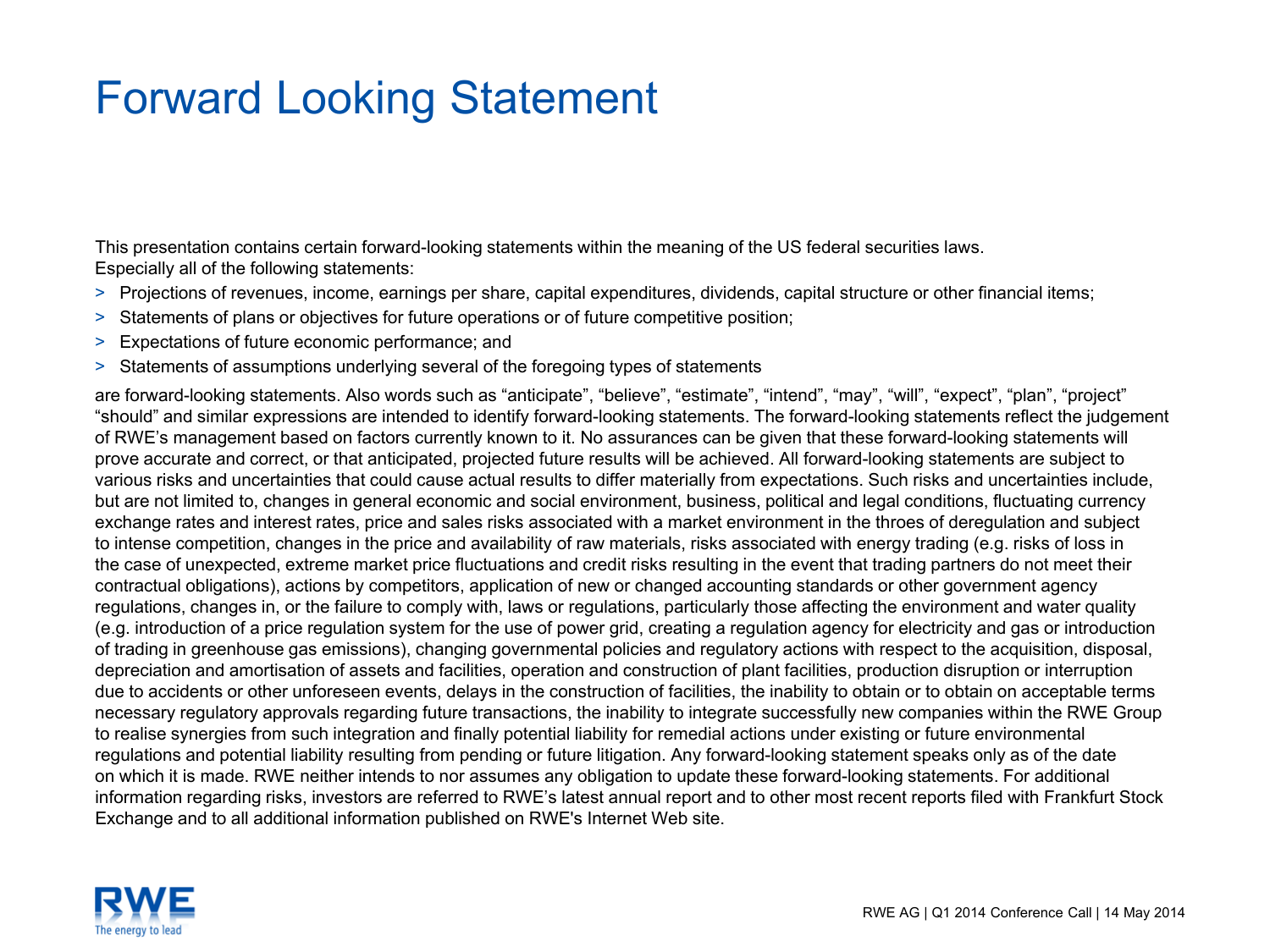#### Main messages for Q1 2014

Performance in line with our expectations: D EBITDA -16%, operating result -18%, recurrent net income -36%

- Disposal of RWE Dea at an enterprise value of €5.1 bn; closing expected later this year; reporting under 'discontinued operations' as of H1 2014 retrospectively
- Successful commercial settlement with Gazprom on our long-term gas supply contract – no further exposure to the gas-to-oil-spread until June 2016
	- Good access to debt capital markets: top-up of two bonds and new syndicated loan facility
- Outlook for 2014 on a like-for-like basis confirmed. RWE Dea considered under 'discontinued operations'

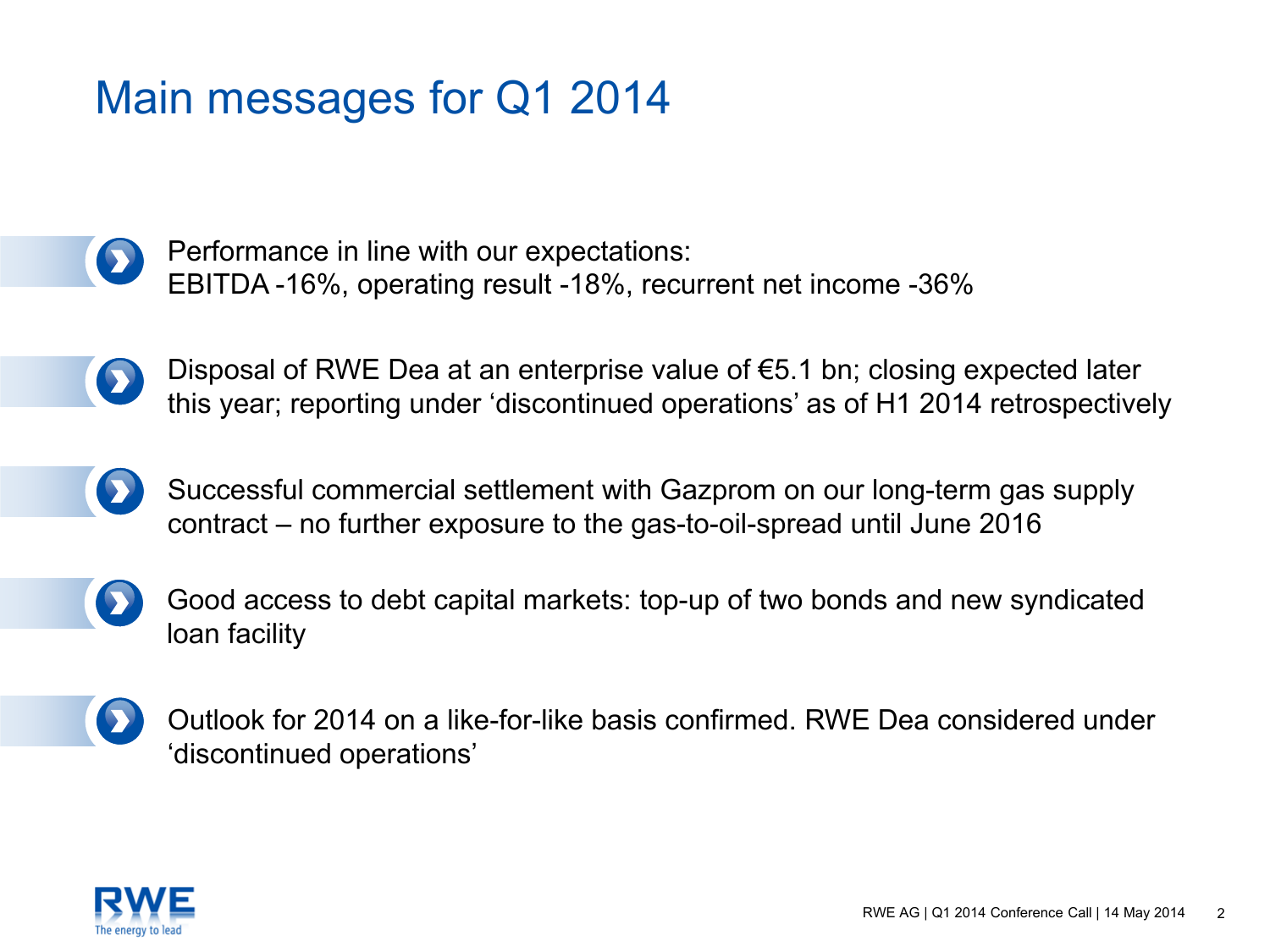### Outlook for 2014



1 Based on the sale agreement, RWE Dea will be sold with retrospective effect as of 1 Jan. 2014. Hence, RWE Dea will be considered under 'discontinued operations' (DCO), i.e. not included in EBITDA and the operating result for 2013 and 2014. The recurrent net income (RNI) of RWE in 2013 still includes the RNI of RWE Dea. In 2014 RWE Dea is reflected in the RNI via the interest on the sale price, assuming the deconsolidation by the end of 2014. Further restatements according to IFRS 11. See page 12 and 35 of Q1 2014 interim report.

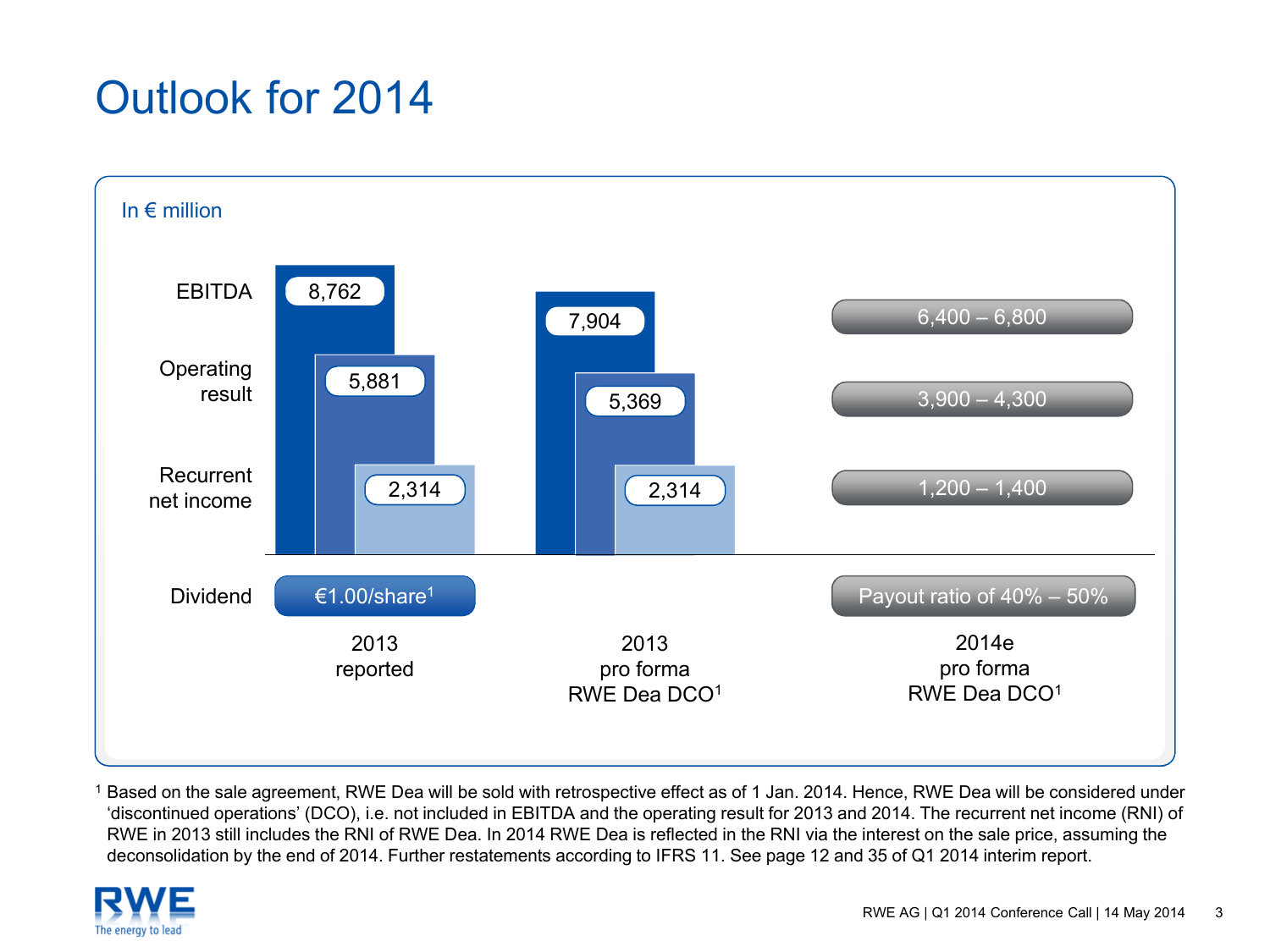### 2014 Divisional outlook for the operating result unchanged

| $\epsilon$ million                              | 20131 | 2014 forecast versus 2013 |
|-------------------------------------------------|-------|---------------------------|
| <b>Conventional Power Generation</b>            | 1,384 | Significantly below 2013  |
| <b>Supply/Distribution Networks Germany</b>     | 1,626 | Moderately above 2013     |
| Supply Netherlands/Belgium                      | 278   | Significantly below 2013  |
| <b>Supply United Kingdom</b>                    | 290   | Moderately below 2013     |
| <b>Central Eastern and South Eastern Europe</b> | 1,032 | Significantly below 2013  |
| Renewables                                      | 203   | Moderately above 2013     |
| <b>Trading/Gas Midstream</b>                    | 831   | Significantly below 2013  |

1 Figures partly restated. For more details see Q1 2014 interim report page 12 and 35.

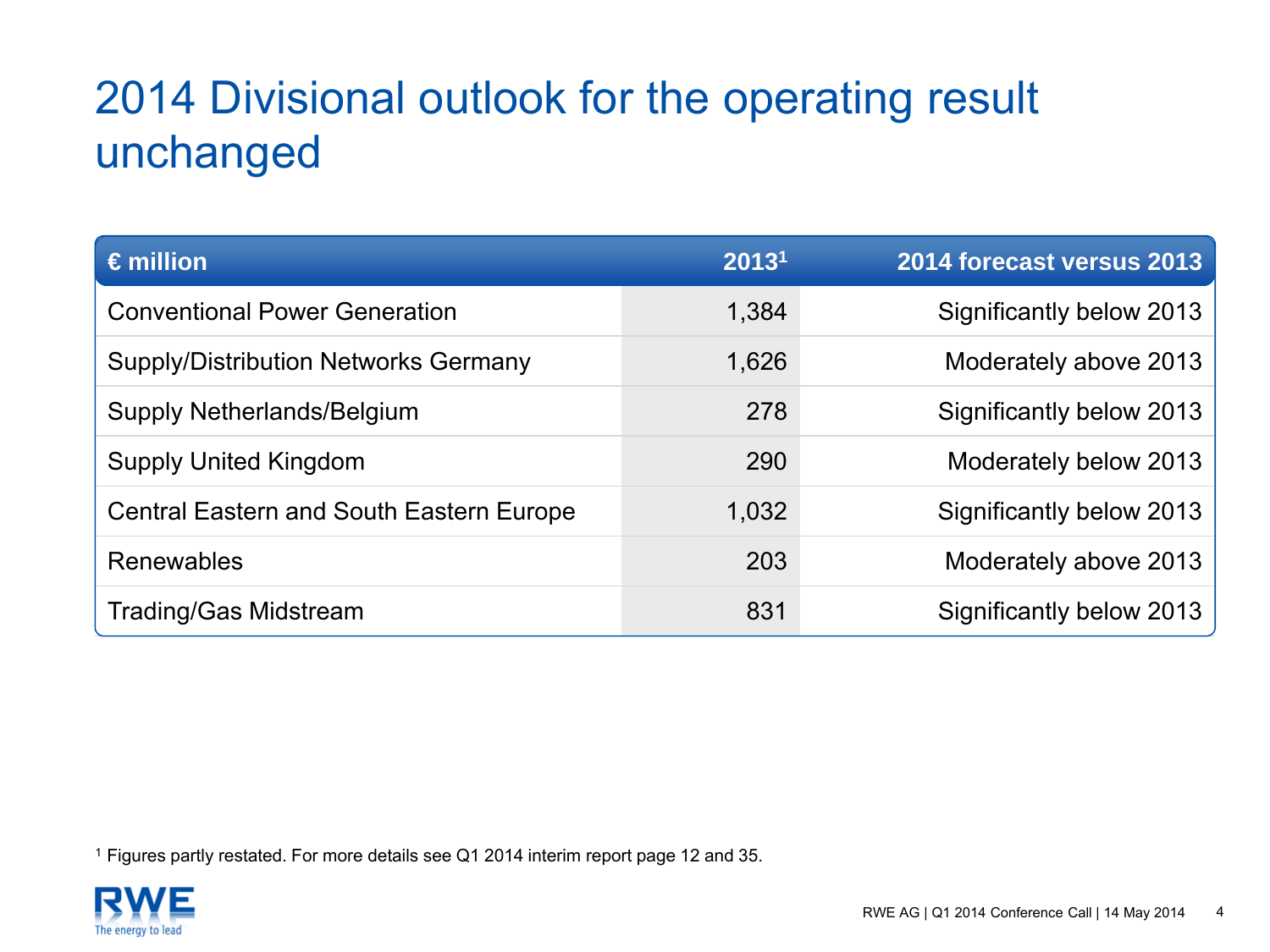# Back-up Charts

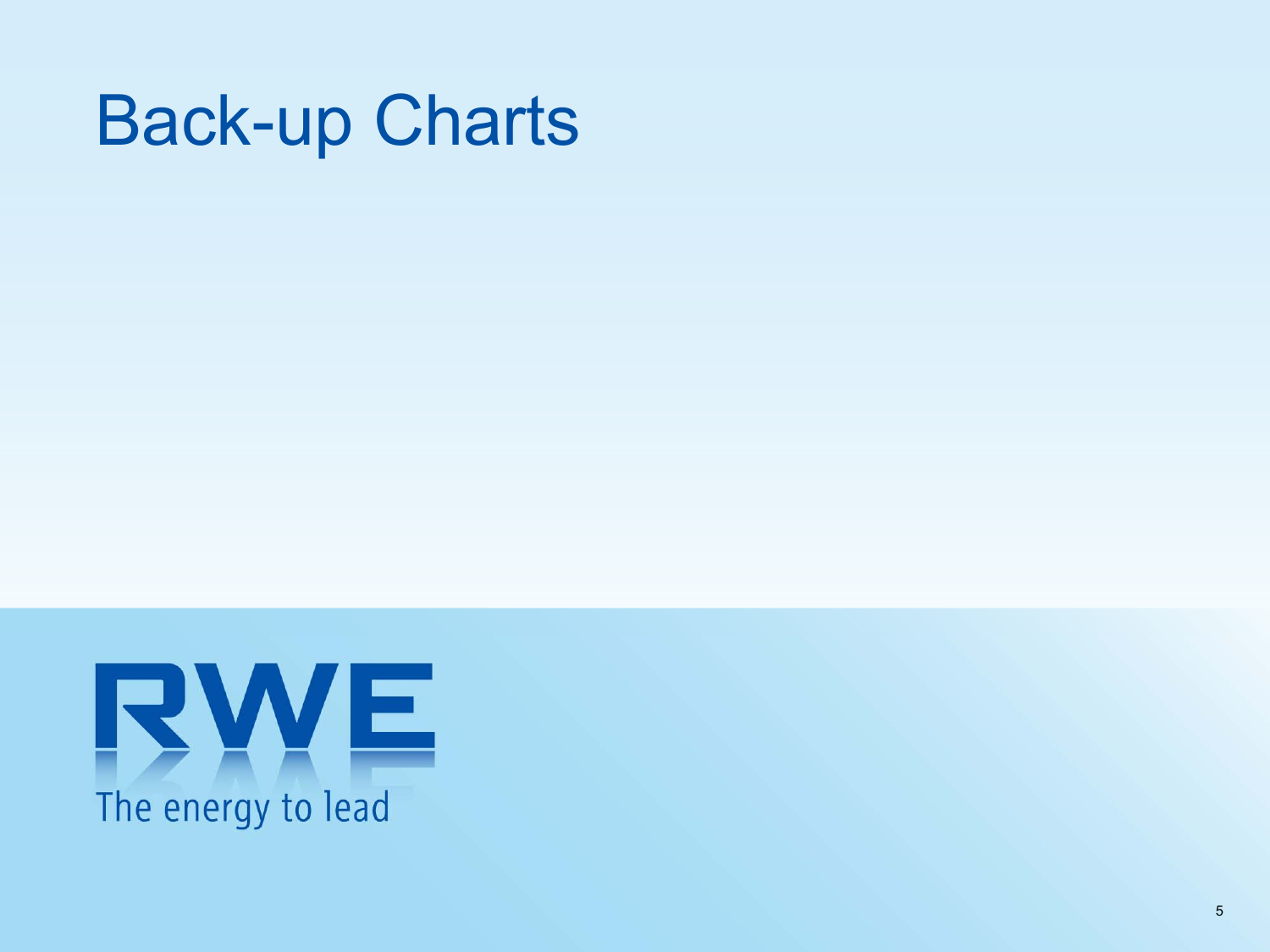#### Development of operating result …



<sup>1</sup> Partly restated figures; see Q1 2014 interim report page 12 and 35.

- Earnings in Conventional Power  $\bullet$ Generation under pressure due to declining generation margins
- Earnings trend in our supply divisions  $\bullet$ suffered among other things from weather effects
- $\bullet$ Development of CEE/SEE division was hampered by the deconsolidation of NET4GAS and absence of positive effect from f/x derivatives which occurred in 2013
- $\bullet$ RWE Dea still included in Q1 2014; change to reporting under 'discontinued operations' as of H1 2014
- Trading/Gas Midstream benefited from  $\bullet$ commercial settlement with Gazprom

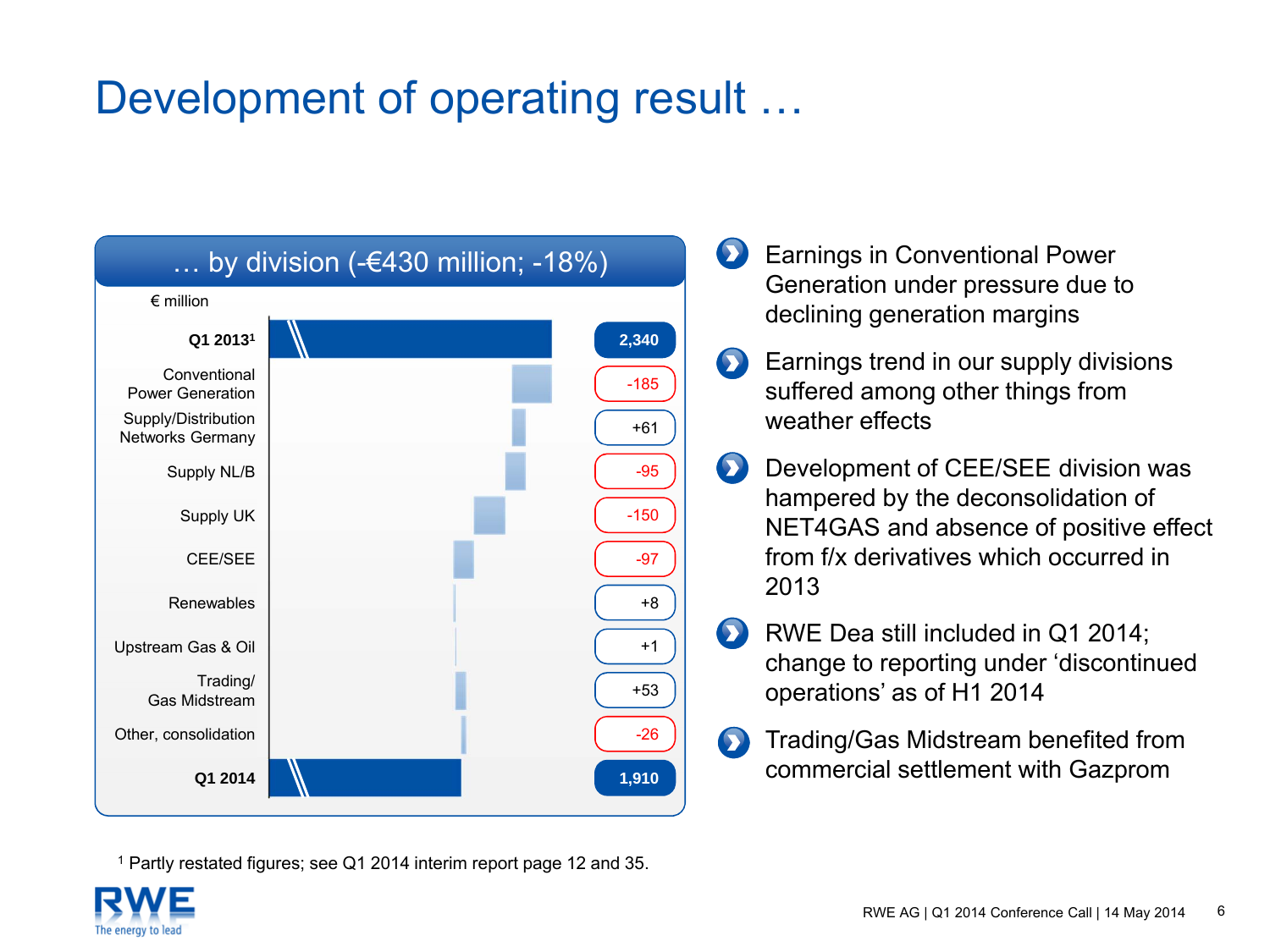### Performance of the Conventional Power Generation **Division**



| Guidance for fiscal 2014: Significantly below last year's level |  |  |
|-----------------------------------------------------------------|--|--|
|                                                                 |  |  |



- Lower realised electricity generation spreads
- Higher expenses to maintain power stations after very few plant revisions last year
- Closure of Tilbury and Didcot A power plants
- Efficiency improvements +
- Absence of negative one-off for adjustment of provision for pending losses from an electricity purchase contract in 2013 +

<sup>1</sup> Restated figure; see Q1 2014 interim report page 12 and 35.

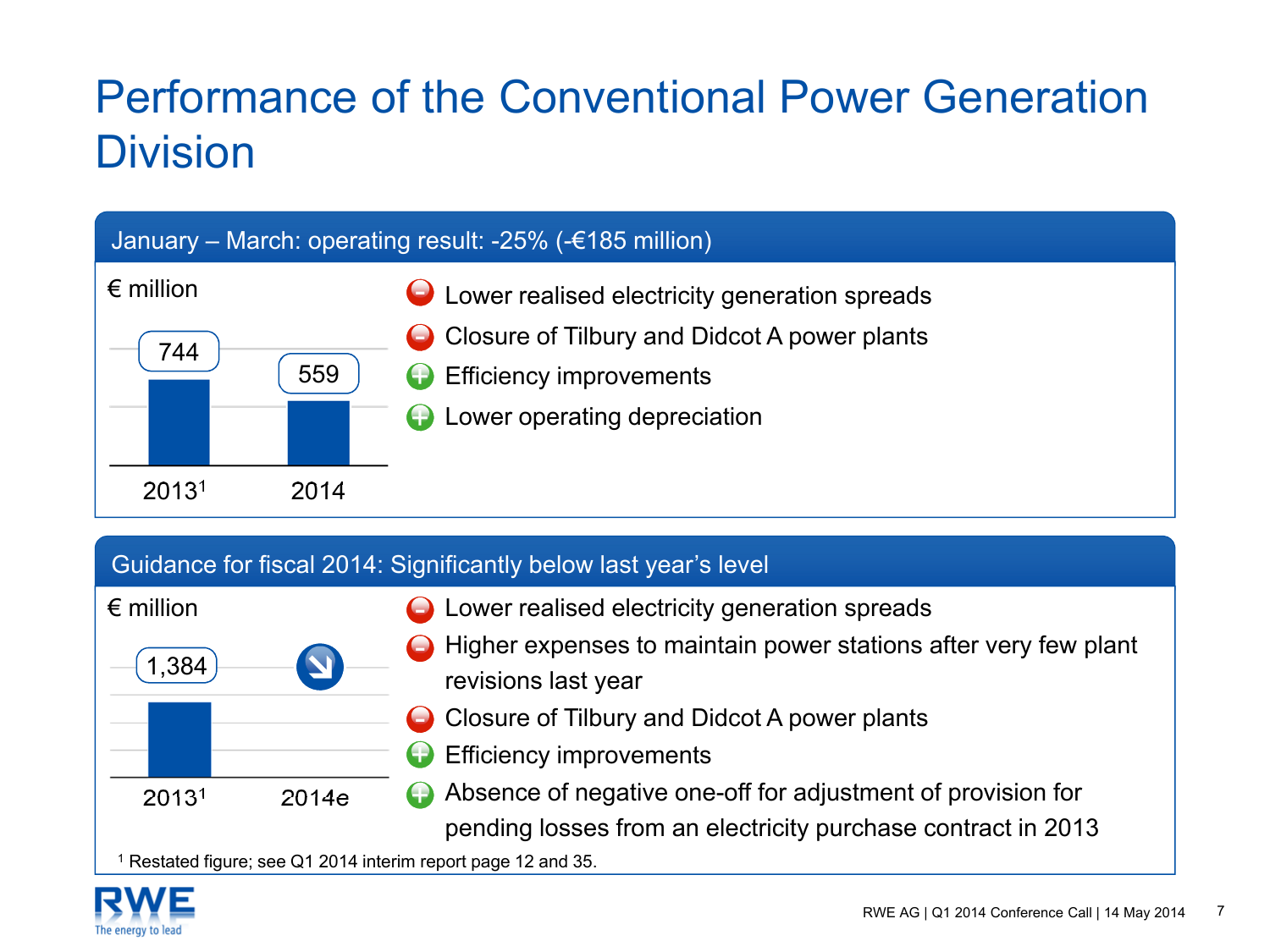#### RWE's forward hedging of conventional electricity production (German, Dutch and UK portfolio)

**As of 31 March 2014**



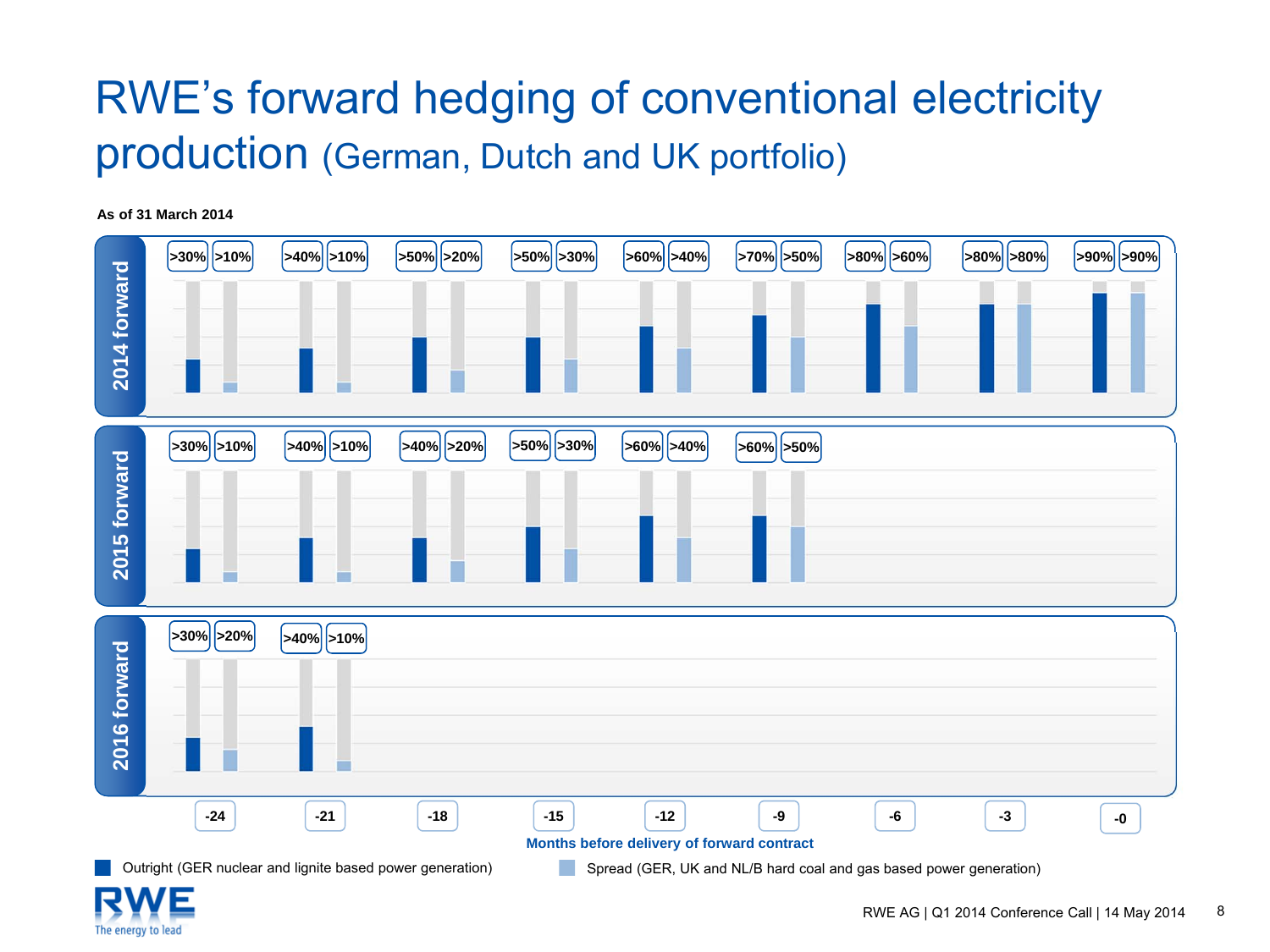### Germany: Clean Dark (CDS) and Spark Spreads (CSS)



(assumed thermal efficiency: 36%)

(assumed thermal efficiency: 49%)

Source: RWE Supply & Trading, prices until 6 May 2014

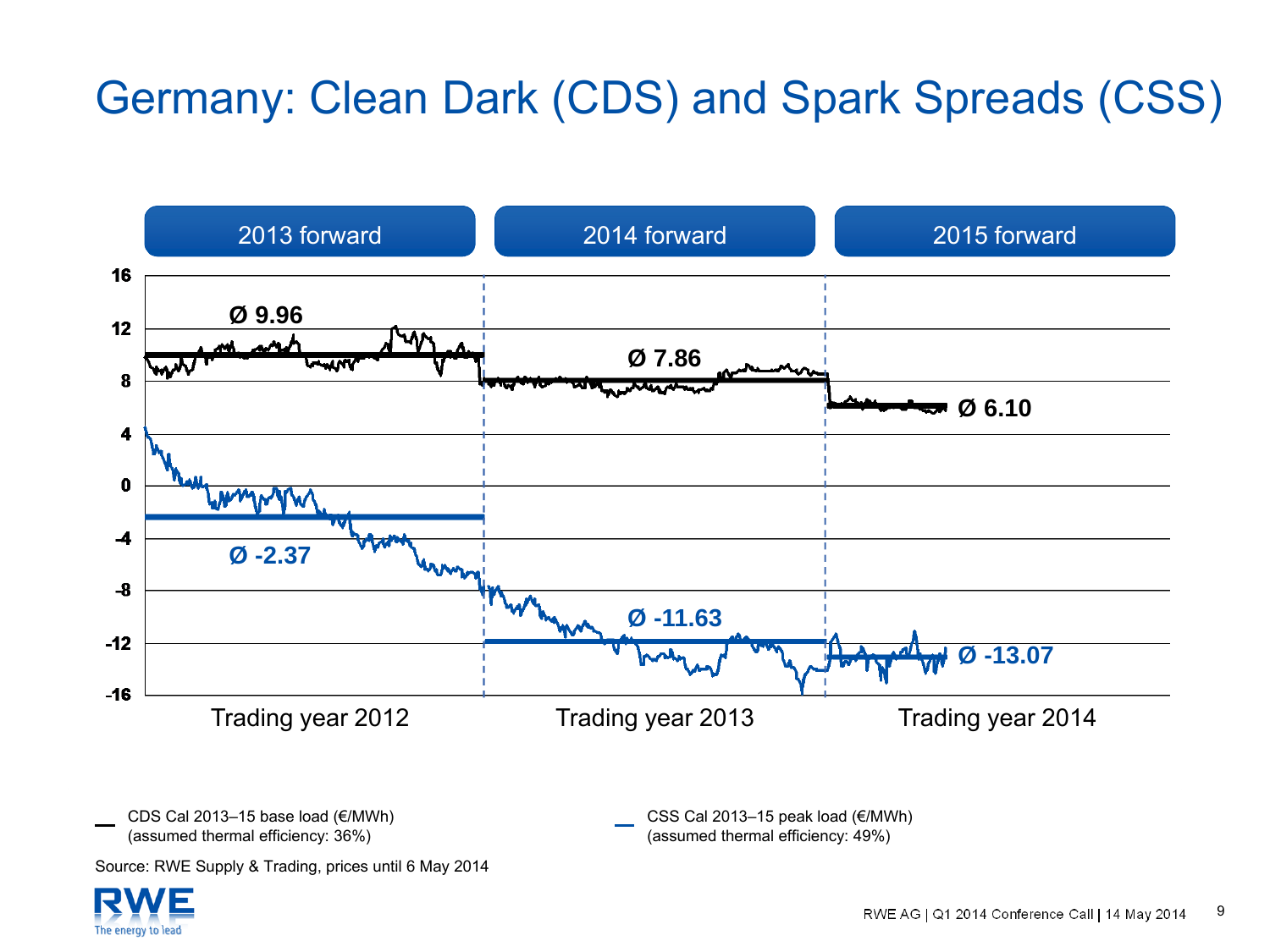### NL: Clean Dark (CDS) and Spark Spreads (CSS)



(assumed thermal efficiency: 37%)

(assumed thermal efficiency: 49%)

<sup>1</sup> CDS: Including coal tax Source: RWE Supply & Trading, prices until 6 May 2014

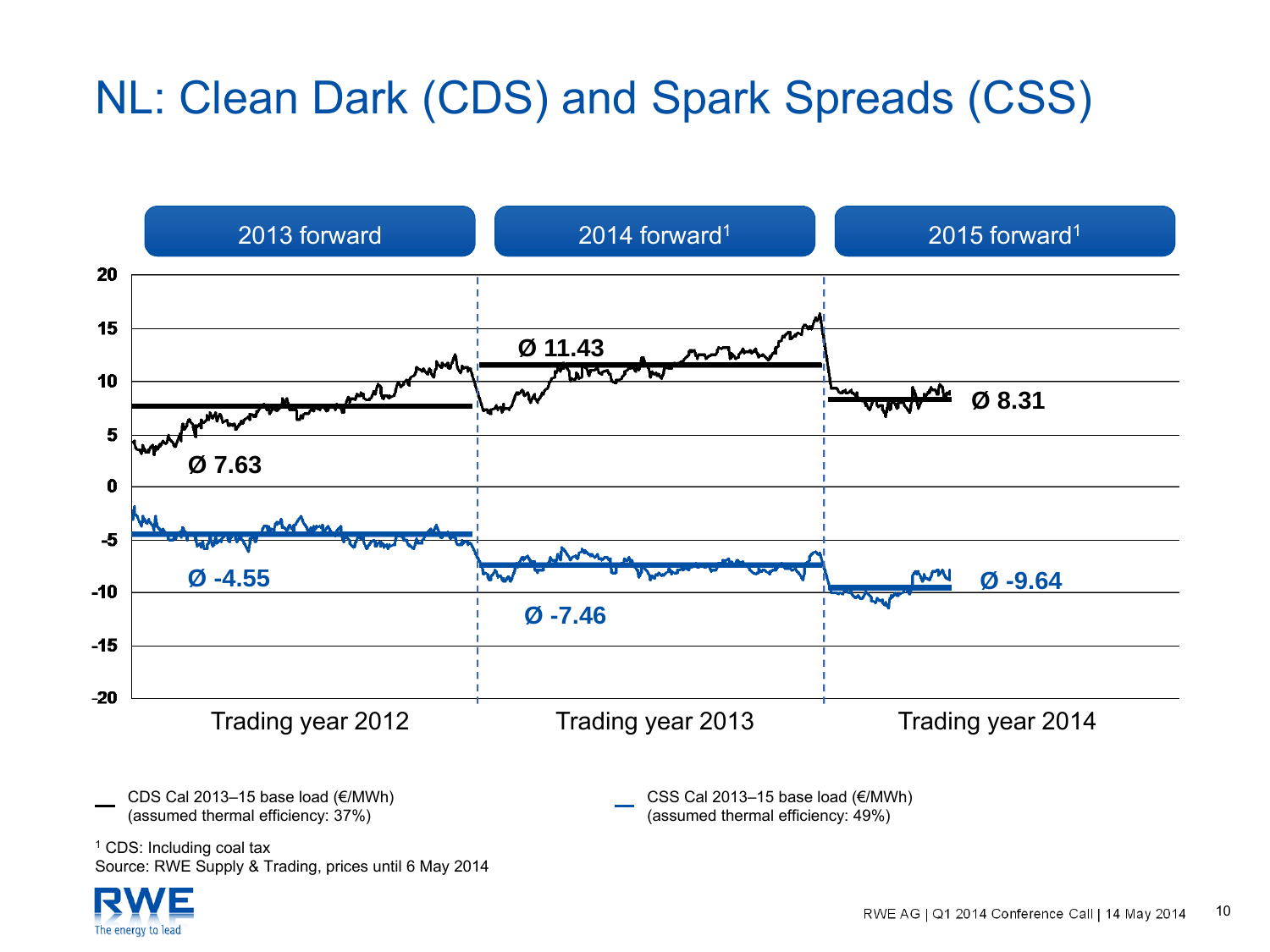### UK: Clean Dark (CDS) and Spark Spreads (CSS)



<sup>1</sup> Including UK carbon tax Source: RWE Supply & Trading, prices until 6 May 2014

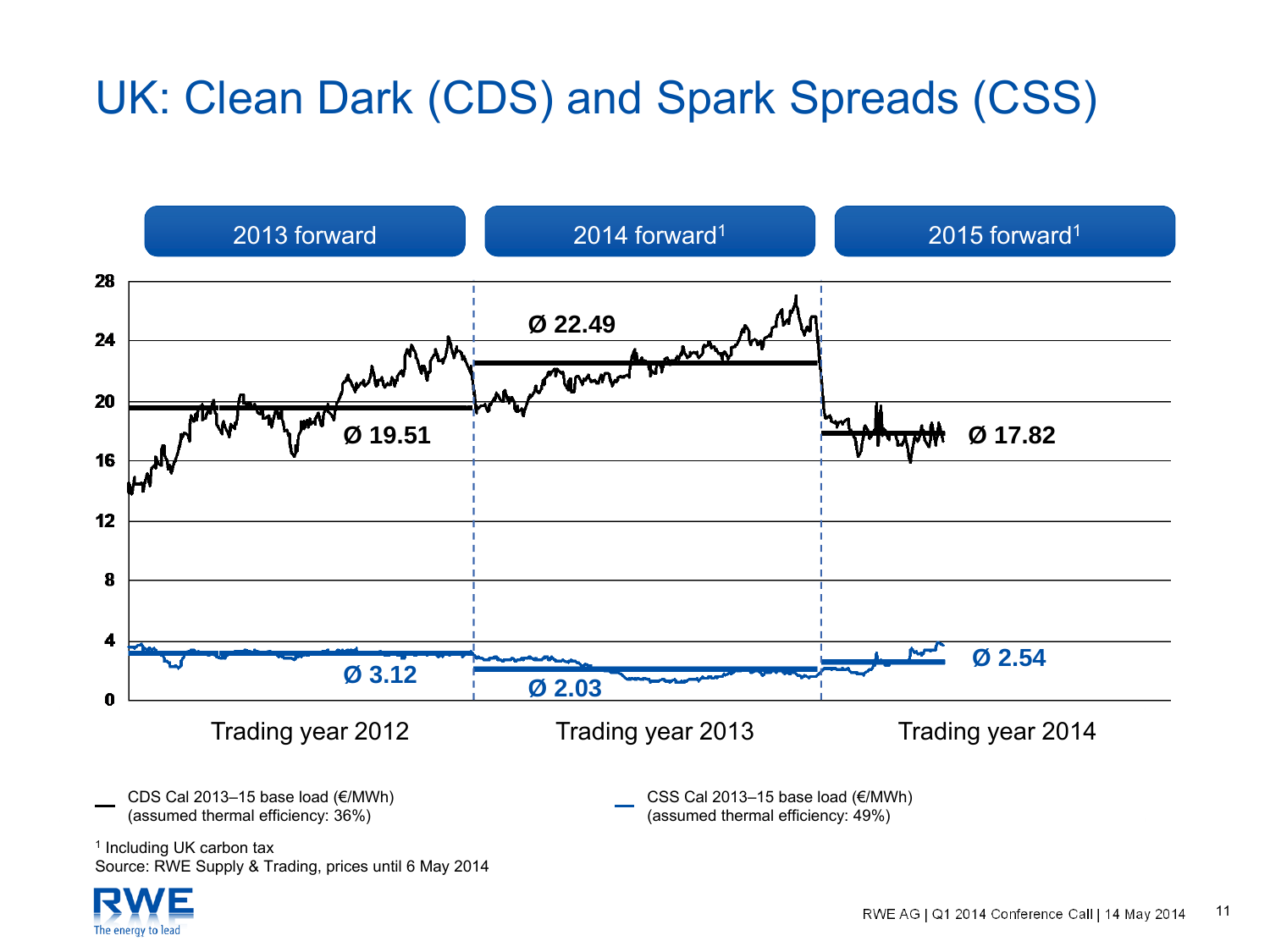### Performance of the Supply/Distribution Networks Germany Division



#### Guidance for fiscal 2014: Moderately above last year's level

| $\epsilon$ million<br>.626، | 5     | Efficiency improvements<br>Higher earnings from the disposal of grid assets<br>Weather induced decline in gas earnings |
|-----------------------------|-------|------------------------------------------------------------------------------------------------------------------------|
| 2013                        | 2014e |                                                                                                                        |

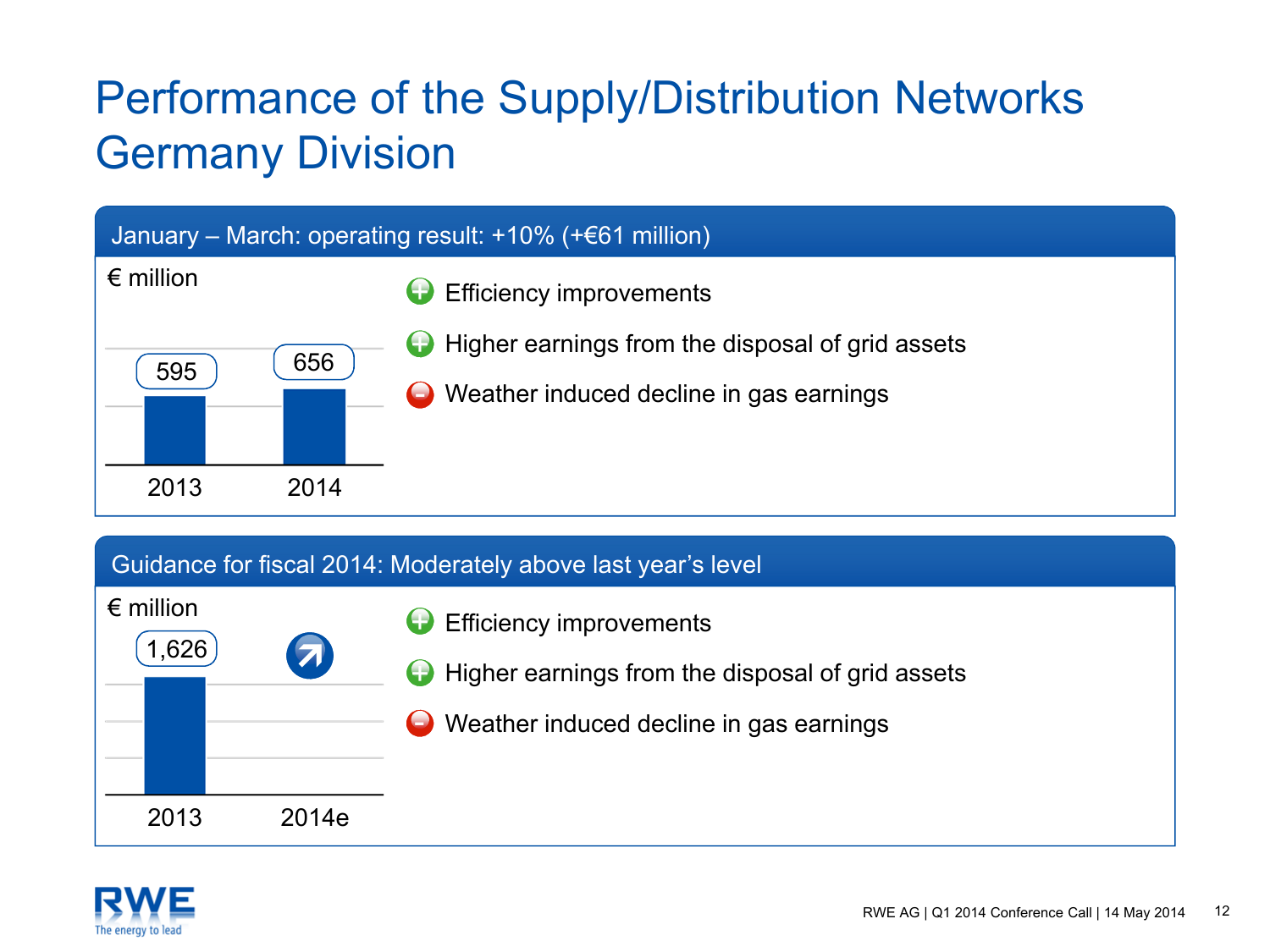### Performance of the Supply Netherlands/Belgium Division (Essent)



#### Guidance for fiscal 2014: Significantly below last year's level

| $\epsilon$ million |                         | Absence of positive impact from release of provisions in 2013 |
|--------------------|-------------------------|---------------------------------------------------------------|
| 278                | $\overline{\mathbf{v}}$ | • Competition induced pressure on gas margins                 |
|                    |                         | ◯ Weather induced reduction in gas earnings                   |
|                    |                         | <b>Efficiency improvements</b><br>ŒÐ                          |
| 2013               | 2014e                   |                                                               |

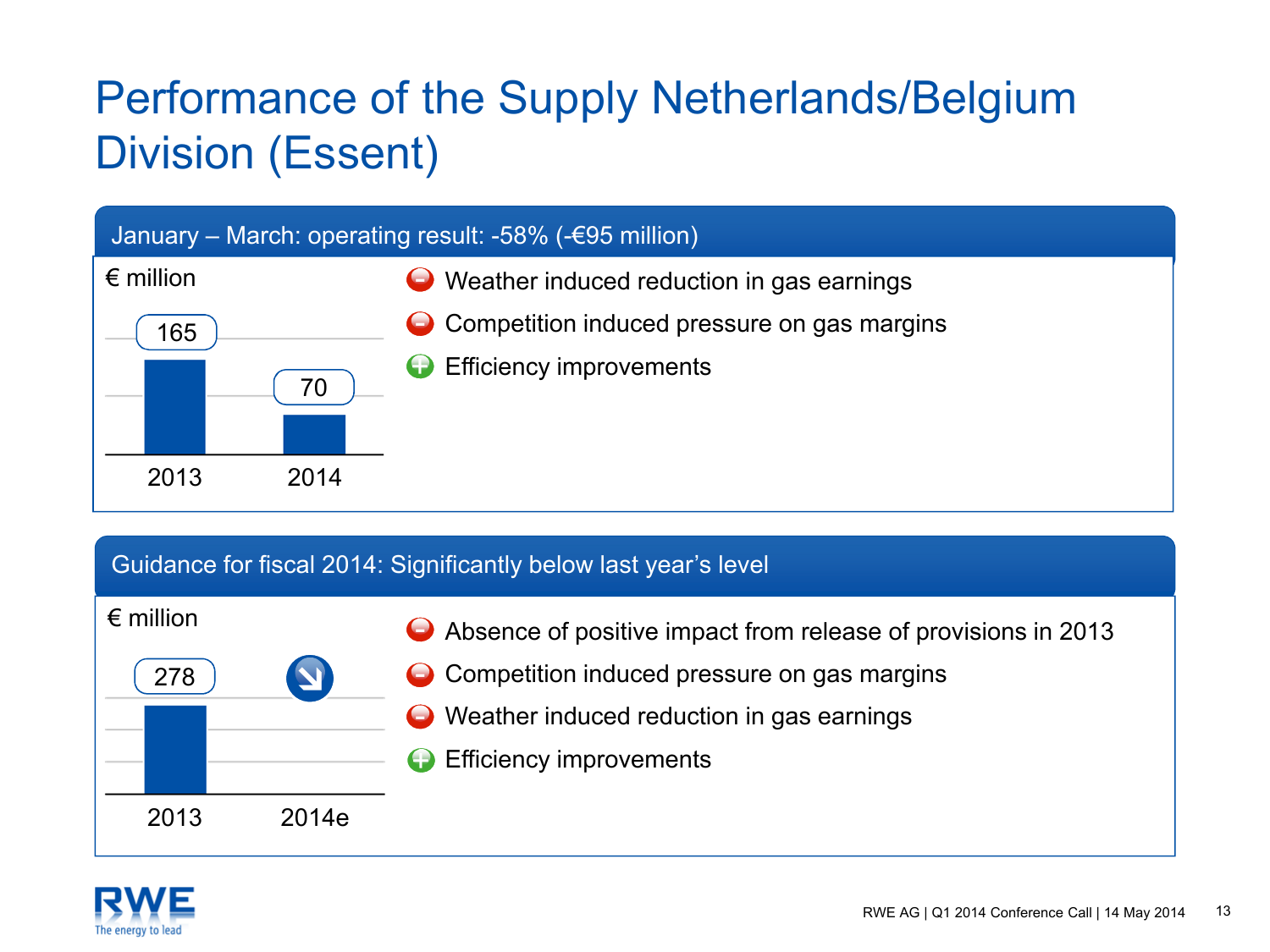## Performance of the Supply United Kingdom Division (RWE npower)

#### January – March: operating result: -54% (-€150 million)



#### Guidance for fiscal 2014: Moderately below last year's level



- Tougher competition in energy retail business and regulatory framework
- Earnings dilution from disposal of retail sales units to Telecom Plus change from direct to indirect supply for approx. 770,000 customers
- Weather effects
- Efficiency improvements

Lower burdens from government programmes to promote energy savings in households will be passed on to customers

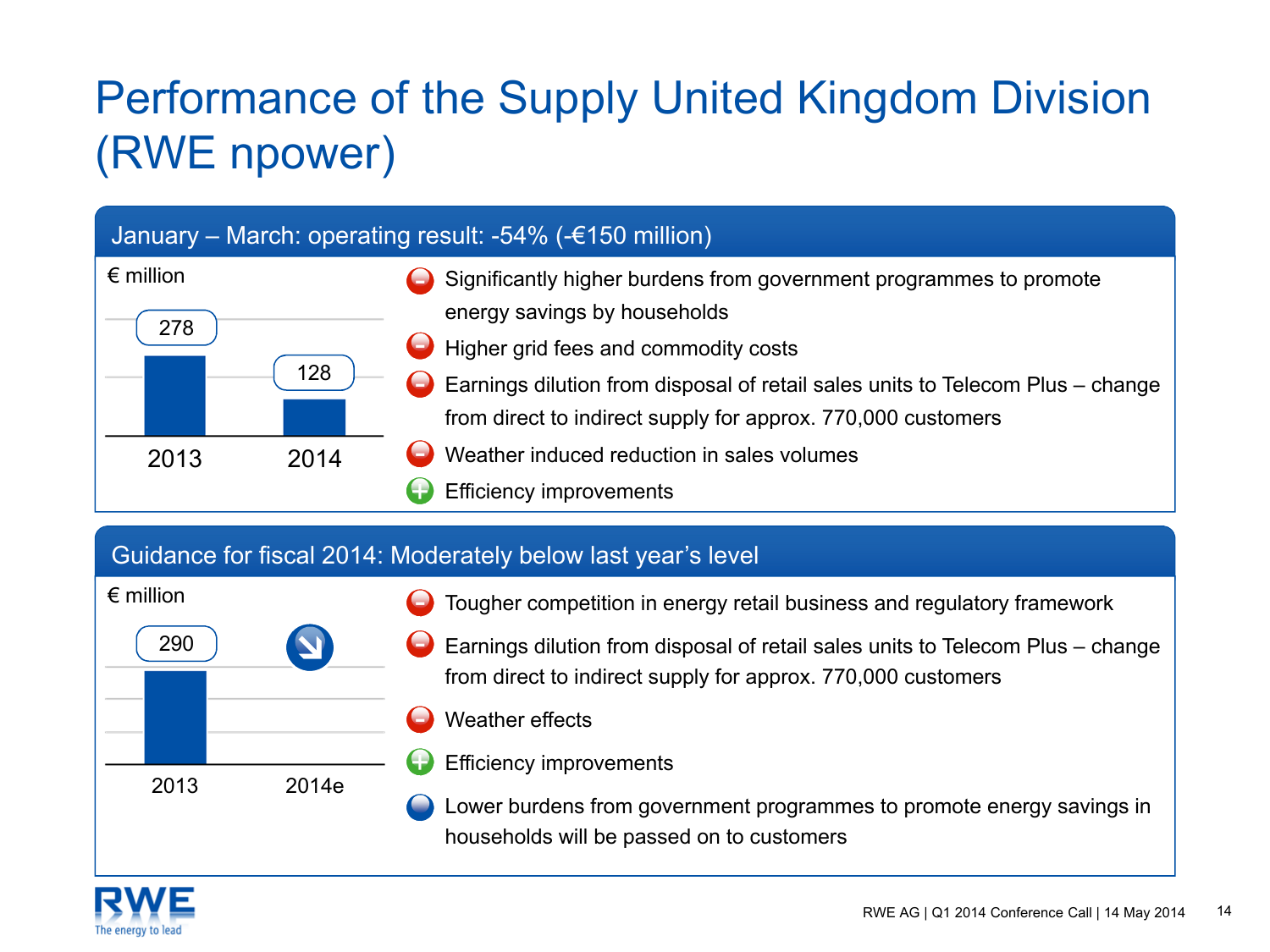### Performance of the Central Eastern andSouth Eastern Europe Division



#### Guidance for fiscal 2014: Significantly below last year's level

| $\epsilon$ million |                       | Disposal of NET4GAS (as of 2 August 2013)                                |
|--------------------|-----------------------|--------------------------------------------------------------------------|
| 1,032              | $\blacktriangleright$ | $\bigodot$ Positive effects in 2013 from derivatives to hedge f/x risks  |
|                    |                       | <b>Czech Republic:</b>                                                   |
|                    |                       | Reduced margins in all gas activities (storage, grid and sales business) |
|                    |                       | Hungary:                                                                 |
| 2013               | 2014e                 | Reduced electricity generation margins                                   |

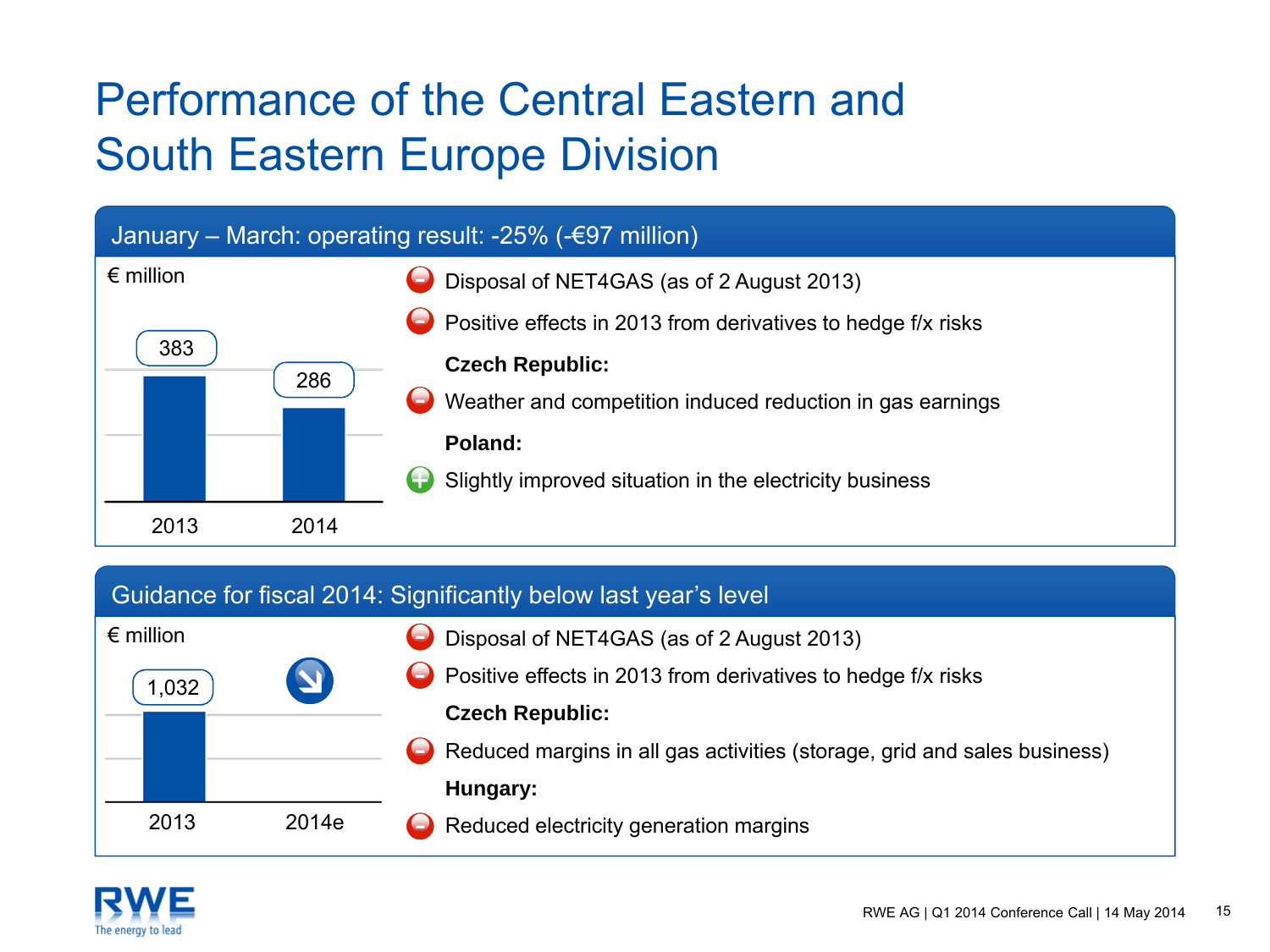## Performance of the Renewables Division(RWE Innogy)

#### January – March: operating result: +9.0% (+€8 million) € million Increased earnings contribution from growth investments Higher utilisation of wind farms Impact from new renewables support scheme in Spain Transfer of German biomass activities to Supply/Distribution Networks Germany Division 8920131 201497++

#### Guidance for fiscal 2014: Moderately above last year's level

| $\epsilon$ million |                      | Commissioning of new assets<br>Œ                                                |
|--------------------|----------------------|---------------------------------------------------------------------------------|
| 203                | $\blacktriangledown$ | <b>Efficiency improvements</b><br>Ŧ                                             |
|                    |                      | Impact from new renewables support scheme in Spain<br>$\bullet$                 |
|                    |                      | Transfer of German biomass activities to Supply/Distribution Networks<br>$\Box$ |
|                    |                      | <b>Germany Division</b>                                                         |
| 20131              | 2014e                |                                                                                 |

<sup>1</sup> Restated figures; see Q1 2014 interim report page 12 and 35.

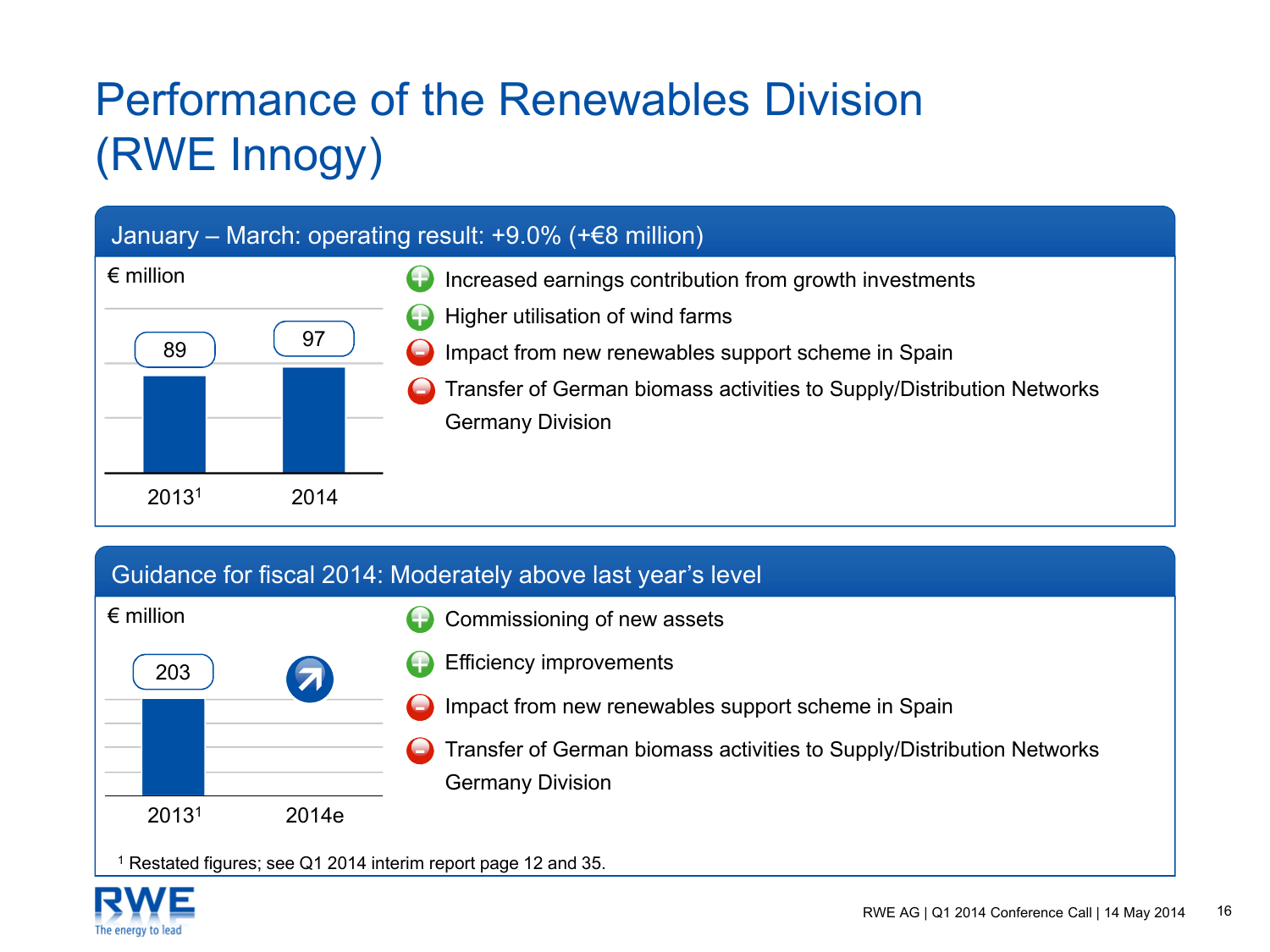## Performance of the Trading/Gas Midstream Division (RWE Supply & Trading)

#### January – March: operating result: +€53 million € million Commercial settlement with Gazprom on our long-term gas supply contract Pressure on margins in gas storage business 2013 2014+-476

#### Guidance for fiscal 2014: Significantly below last year's level

| $\epsilon$ million<br>831 |       | Trading:<br>Better performance in the energy trading business<br>Supply:                                                                                                               |
|---------------------------|-------|----------------------------------------------------------------------------------------------------------------------------------------------------------------------------------------|
| 2013                      | 2014e | Absence of one-off from Gazprom arbitration ruling in 2013<br>Commercial settlement with Gazprom on our long-term gas supply contract<br>◯ Pressure on margins in gas storage business |

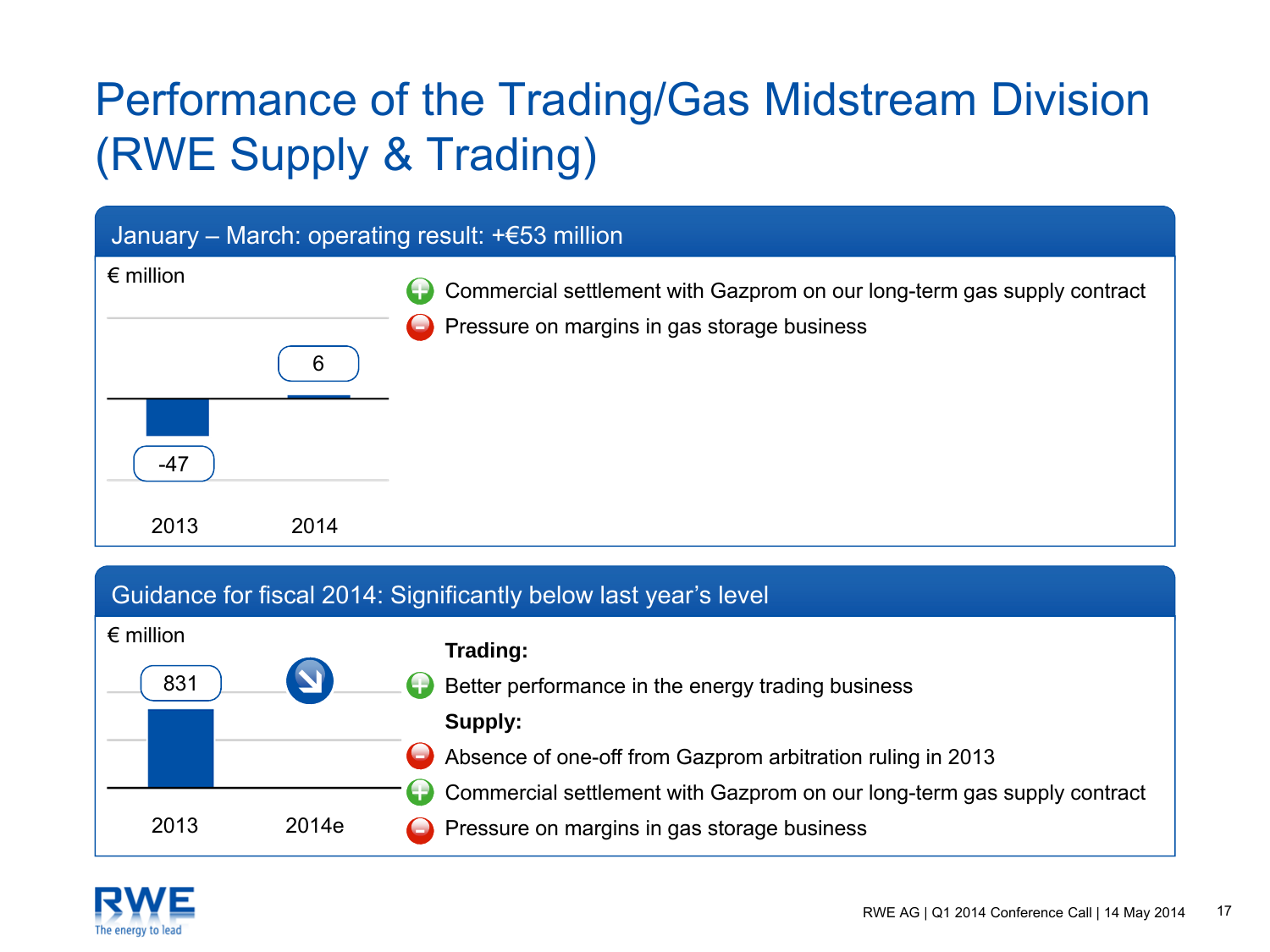#### Reconciliation of (recurrent) net income



- $\bullet$ EBITDA and the operating result mainly suffered from lower generation margins, negative weather effects and the disposal of NET4GAS in 2013.
- $\bullet$ Financial result mainly impacted by lower interest income and higher interest accretion to provisions
- $\bullet$ Tax rate for determining recurrent net income at 34% (previous year 25%)
- $\bullet$ Adjustments for recurrent net income comprise non-operating result including tax effects

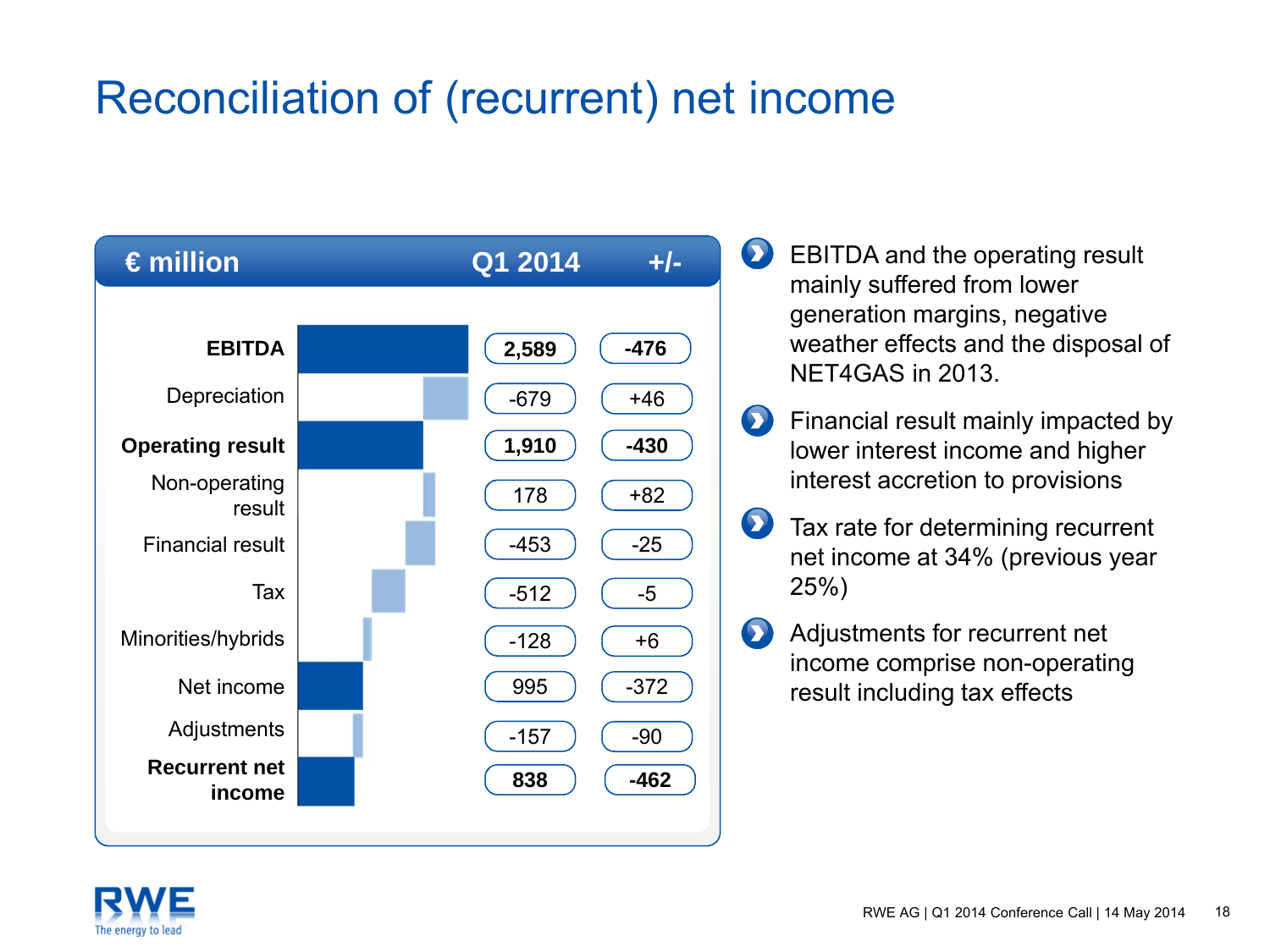#### Cash flow statement and reconciliation of cash balance

| <b>January – March</b><br>$\epsilon$ million | 2014     | 2013     | <b>Change</b><br>(absolute) |
|----------------------------------------------|----------|----------|-----------------------------|
| Funds from operations (FFO)                  | 1,792    | 2,188    | $-396$                      |
| Change in working capital                    | $-1,635$ | $-2,125$ | 490                         |
| Cash flows from operating activities         | 157      | 63       | 94                          |
| Capex on fixed assets <sup>1</sup>           | $-873$   | $-760$   | $-113$                      |
| <b>Free cash flow</b>                        | $-716$   | -697     | $-19$                       |

<sup>1</sup> According to cash flow statement.



FFO – among other things:

> Shows the same trend as the operating result



Change in working capital – among other things:

> Typical increase in accounts payable in Q1 but less than 2013 due to the different weather situation

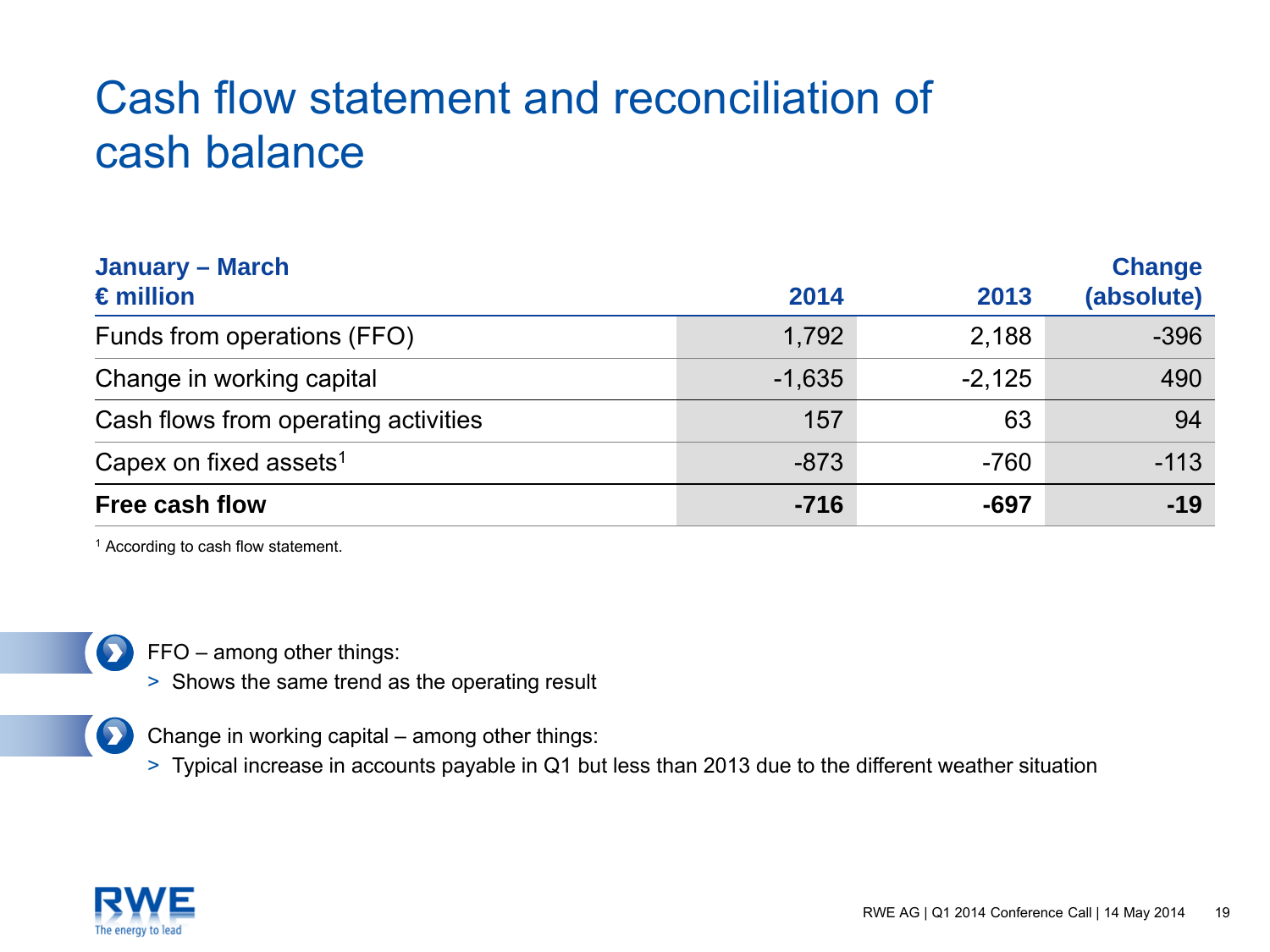#### Development of net debt



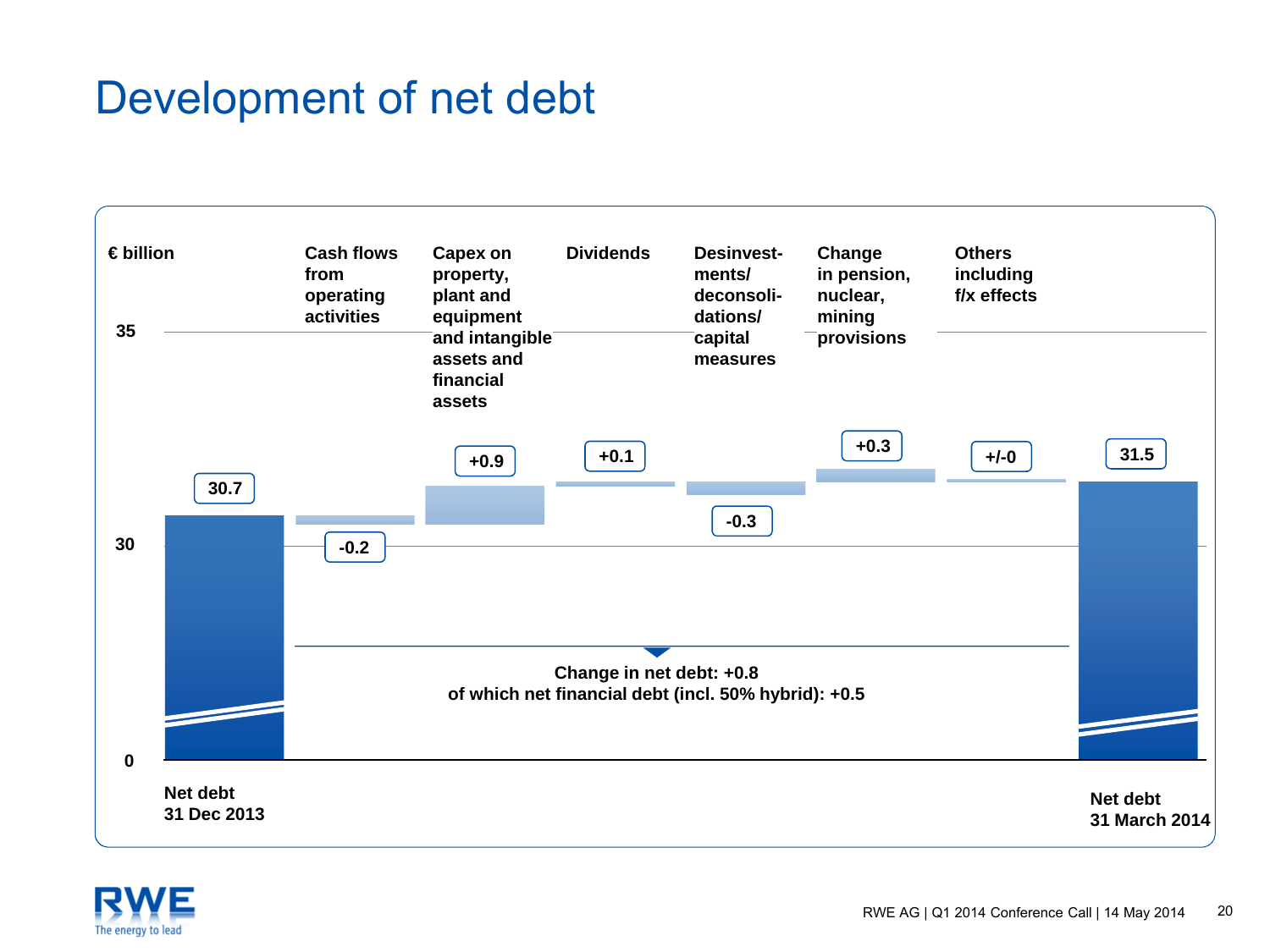#### Financial liabilities and assets

(Excluding hybrid capital, as of 31 March 2014)



1 Excluding variation margins which are netted against the fair values of the respective derivatives.

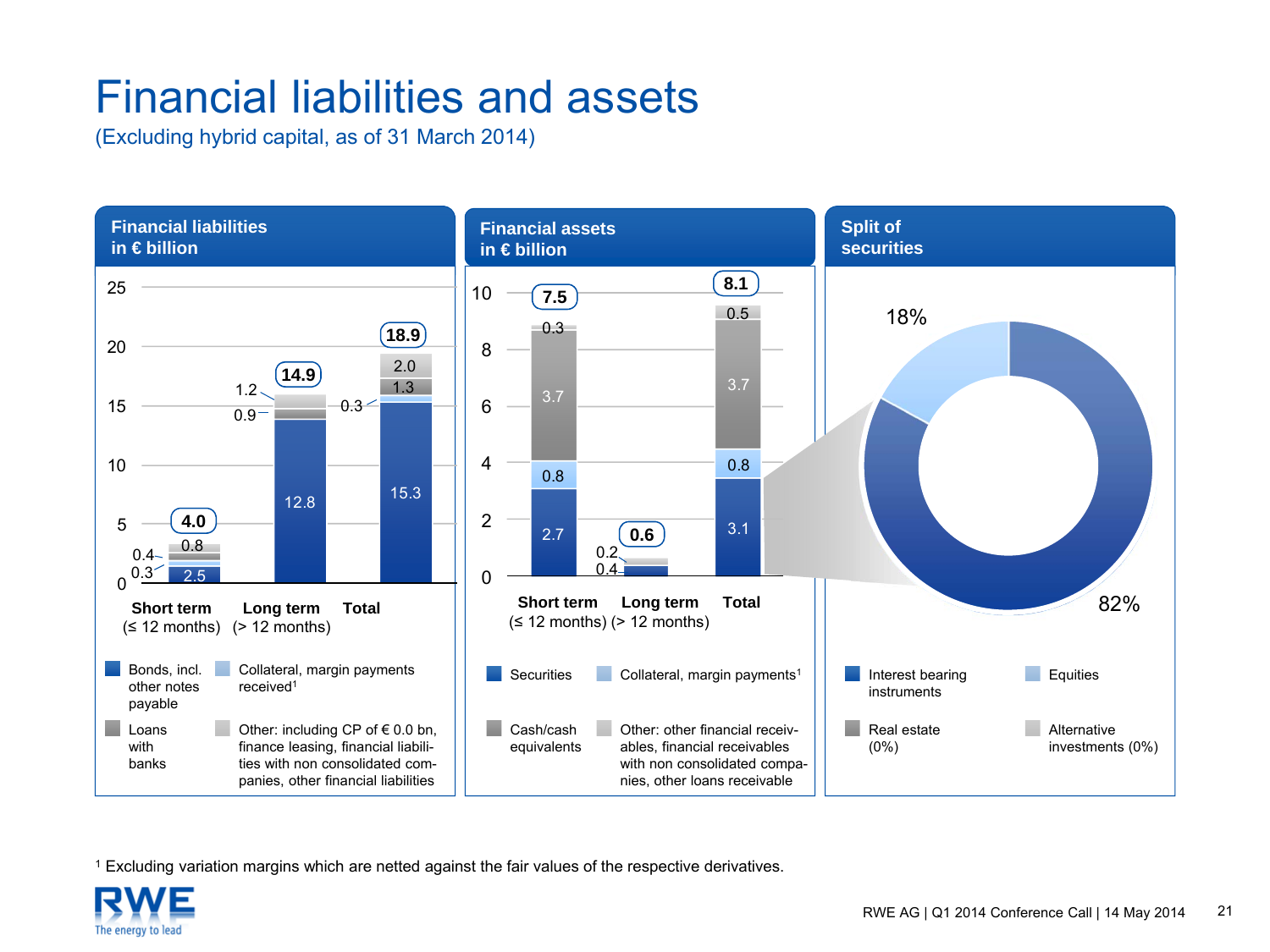### Capital market debt maturities and sources of financing





Balanced profile with limited maturities up to end of 2015 (~€4.3 billion)

1 RWE AG and RWE Finance B.V. as of 31 March 2014

 $^2$  Bonds outstanding under the MTN-programme, i.e. excluding hybrids. Including hybrids: €18.0 bn

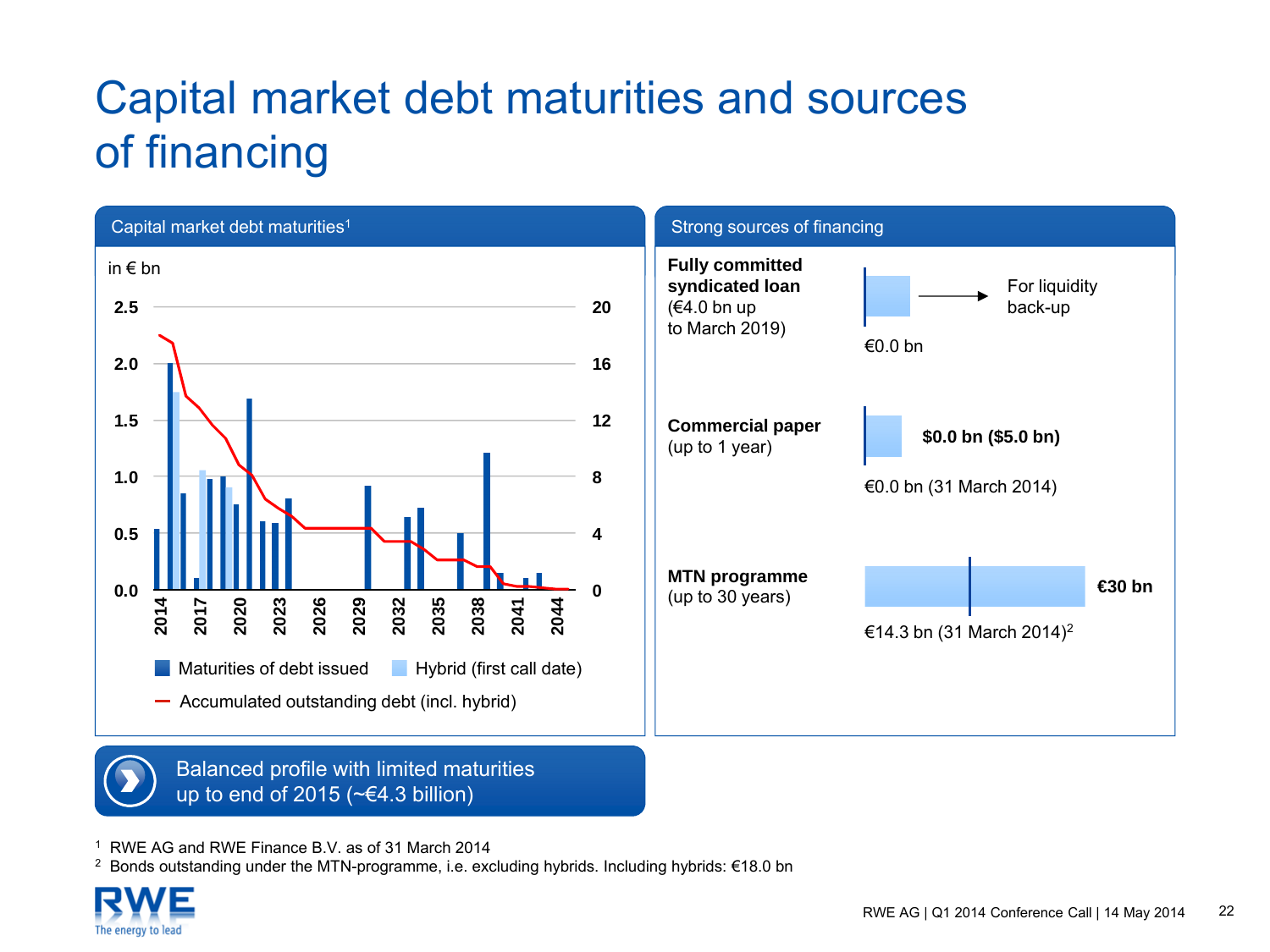#### Capital market debt currency and interest exposure (As of 31 March 2014)



1 Capital market debt = bonds of €14.3 bn and hybrids of €3.7 bn; split into currencies includes cross-currency swaps

 $^{\rm 2}$  Capital market debt plus other interest rate-related positions such as commercial paper and cash; including interest and cross-currency swaps

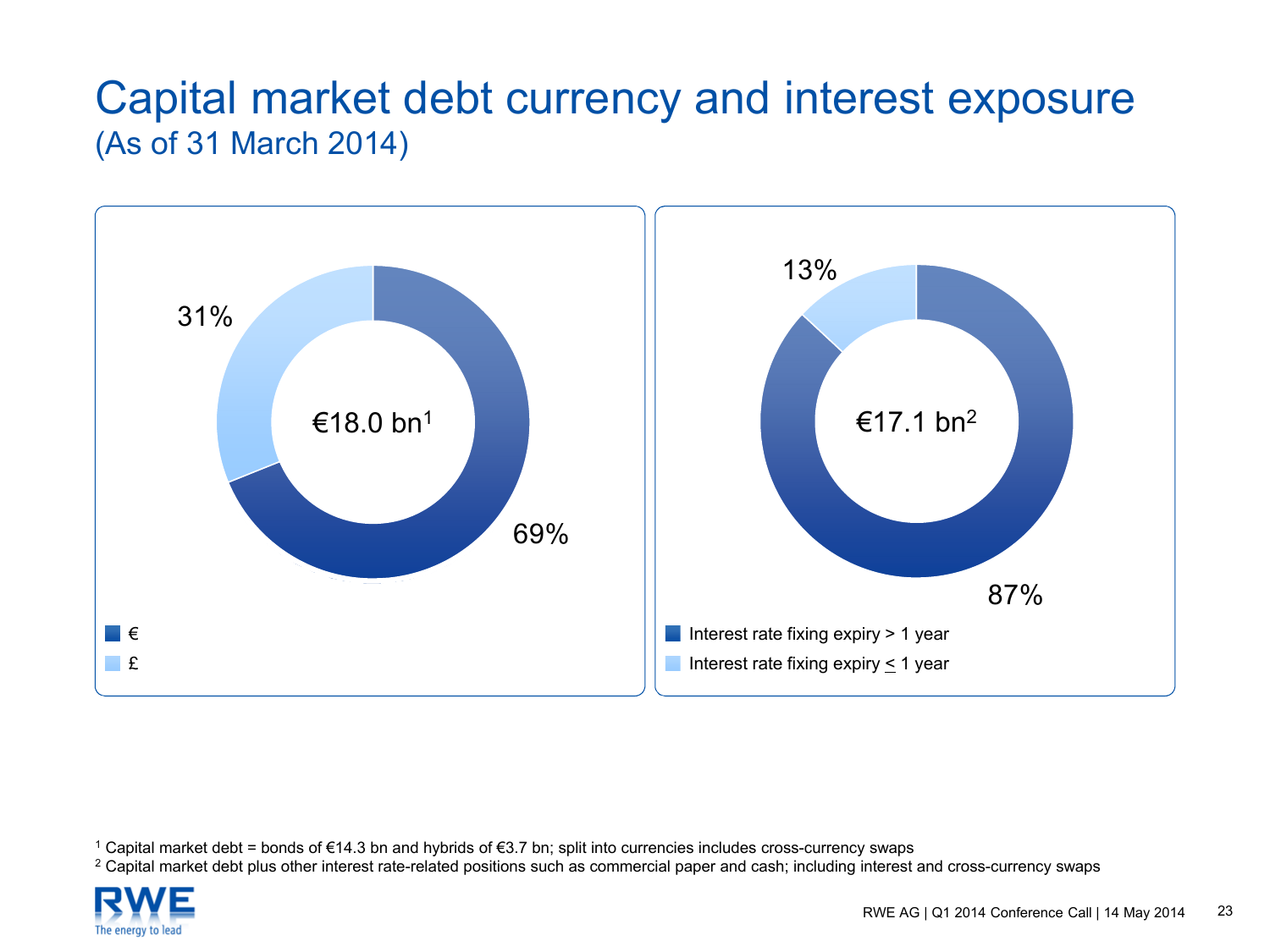#### RWE's major investment projects

|                                                                                                                          |                                                                    | <b>RWE</b><br>share | <b>Capex</b><br>$(\in$ bn) |  | 2013                 | 2014      | 2015 | 2016 | 2017 | 2018 |
|--------------------------------------------------------------------------------------------------------------------------|--------------------------------------------------------------------|---------------------|----------------------------|--|----------------------|-----------|------|------|------|------|
|                                                                                                                          | Conventional power plant new build programme (capex at 100% share) |                     |                            |  |                      |           |      |      |      |      |
|                                                                                                                          | Hamm (hard coal, 1,528 MW)                                         | 77%                 | 2.5                        |  | Units E <sub>D</sub> |           |      |      |      |      |
|                                                                                                                          | Eemshaven (hard coal/biomass, 1,554 MW)                            | 100%                | 3.0                        |  |                      | Units A B |      |      |      |      |
| RWE Innogy major projects under construction (capex at 100% share; UK offshore includes investment for grid connections) |                                                                    |                     |                            |  |                      |           |      |      |      |      |
| <b>SIA</b>                                                                                                               | Markinch (biomass CHP, 46 MW <sub>e</sub> , 88 MW <sub>th</sub> )  | 100%                | 0.3                        |  |                      |           |      |      |      |      |
| $rac{\sqrt{N}}{N}$                                                                                                       | Gwynt y Môr (wind offshore, 576 MW)                                | 60%                 | 2.7                        |  |                      |           |      |      |      |      |
|                                                                                                                          | Nordsee Ost (wind offshore, 295 MW)                                | 100%                | 1.4                        |  |                      |           |      |      |      |      |